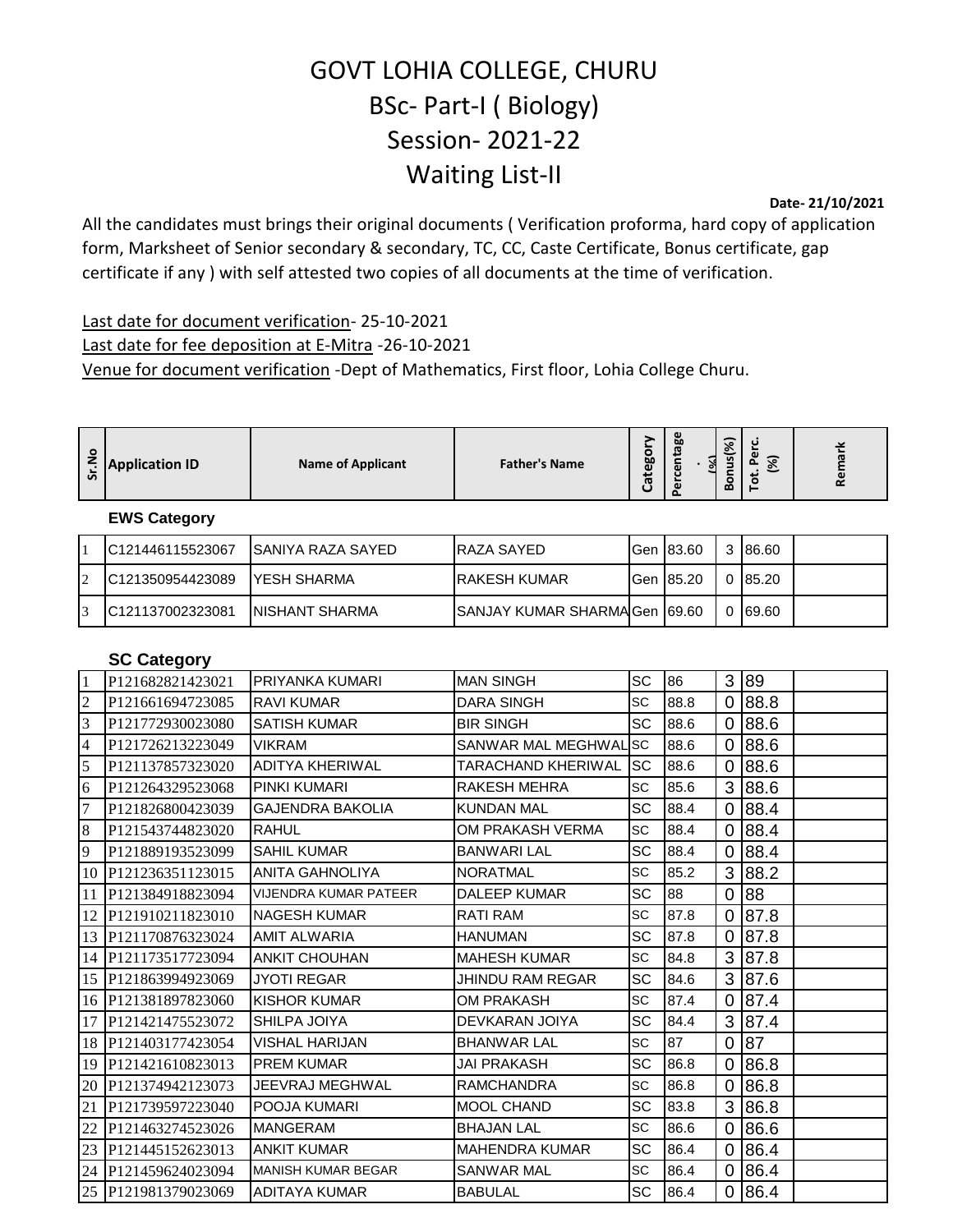|    | 26 P121302927723015                     | <b>KISHAN KUMAR GURDA</b>                 | <b>RUPA RAM GURDA</b>     | <b>SC</b> | 86.2 |   | 0 86.2   |
|----|-----------------------------------------|-------------------------------------------|---------------------------|-----------|------|---|----------|
|    | 27 P121108820123013                     | <b>MANISH</b>                             | RAMESH KUMAR SHILA        | <b>SC</b> | 86.2 |   | 0 86.2   |
|    | 28 P121968664723095                     | <b>GAURAV GUDESARIA</b>                   | <b>SHYAMSUNDAR</b>        | <b>SC</b> | 86.2 |   | 0 86.2   |
| 29 | P121792998923086                        | <b>VISHWAS BUNTIYA</b>                    | <b>RAM NIWAS</b>          | SC        | 86   | 0 | 86       |
| 30 | P121844630023050                        | <b>HARISH</b>                             | <b>RAGHUVEER</b>          | <b>SC</b> | 85.6 |   | 0 85.6   |
| 31 | P121804151823013                        | <b>VIKAS KUMAR</b>                        | <b>RAMESH KUMAR</b>       | SC        | 85.6 |   | 0 85.6   |
| 32 | P121625322623046                        | <b>DEEPAK</b>                             | RAJENDRA SINGH            | SC        | 85.4 | 0 | 85.4     |
|    | 33 P121664477423020                     | ANKU                                      | <b>RAMESH KUMAR</b>       | <b>SC</b> | 82.4 |   | 3 85.4   |
|    | 34 P121237854823032                     | <b>SUSHIL KUMAR</b>                       | NARAYAN DUTT              | <b>SC</b> | 85   |   | 0 85     |
|    | 35 P121210774723074                     | SURENDRA KUMAR MEGHWAL                    | BIRBAL RAM MEGHWAL        | <b>SC</b> | 84.6 |   | 0 84.6   |
|    | 36 P121979465623013                     | <b>BADAL PRAKASH</b>                      | OM PRAKASH SALWAN         | SC        | 84.6 | 0 | 84.6     |
|    | 37 P121674186123068                     | <b>HARISH KUMAR</b>                       | <b>RAKESH KUMAR</b>       | <b>SC</b> | 84.6 |   | 0 84.6   |
| 38 | P121845376823071                        | <b>SAKSHI</b>                             | RAVINDRA KUMAR            | <b>SC</b> | 81.6 |   | 3 84.6   |
| 39 | P121165388723066                        | <b>KOMAL REGAR</b>                        | <b>SURESH REGAR</b>       | SC        | 81.6 |   | 3 84.6   |
|    |                                         | PANKAJ KUMAR                              | <b>SHANKAR LAL</b>        | <b>SC</b> | 84.4 |   | 0 84.4   |
| 40 | P121966709123070<br>41 P121143011023024 | <b>SOMVEER</b>                            | PRITHVIPAL                | SC.       | 84.4 |   |          |
|    |                                         |                                           |                           | <b>SC</b> |      |   | 0 84.4   |
|    | 42 P121276035123070                     | <b>SUMAN</b>                              | PRAHLADRAM NAYAK          |           | 81.4 |   | 3 84.4   |
| 43 | P121953551623021                        | <b>VIJAY KUMAR SANKHALA</b>               | <b>MAHENDRA KUMAR</b>     | SC        | 84.2 | 0 | 84.2     |
| 44 | P121626372023045                        | <b>RAJAT KATARIYA</b>                     | <b>MAHAVIR PRASAD</b>     | <b>SC</b> | 84.2 |   | 0 84.2   |
|    | 45 P121604800623029                     | <b>NIKHIL</b>                             | SATYAVEER SINGH           | SC        | 84.2 | 0 | 84.2     |
|    | 46 P121980089923011                     | <b>DHAPA KUMARI</b>                       | RUGHA RAM MEGHWAL         | <b>SC</b> | 80.8 |   | 3 83.8   |
| 47 | P121661584023060                        | PURUSHOTAM DHOLPURIYA                     | <b>JONKARMAL</b>          | SC        | 83.6 |   | 0 83.6   |
|    | 48 P121875357023034                     | <b>KUDRT</b>                              | <b>OMPRAKASH</b>          | <b>SC</b> | 83.2 |   | 0 83.2   |
|    | 49 P121965108623065                     | <b>DEEPAK PARIHAR</b>                     | OM PRAKASH                | SC        | 83.2 |   | 0 83.2   |
| 50 | P121778526423075                        | <b>VINOD KUMAR</b>                        | JETHA RAM                 | SC        | 83.2 | 0 | 83.2     |
| 51 | P <sub>121496011723021</sub>            | <b>VIJAY KUMAR JOYA</b>                   | BHANWAR LAL JOYA          | <b>SC</b> | 83   |   | 0 83     |
| 52 | P121625554523074                        | <b>KULVINDRA</b>                          | SATYANARAYAN              | SC        | 82.8 | 0 | 82.8     |
|    | 53 P121318806023047                     | <b>PINKI</b>                              | <b>SHRAWAN KUMAR</b>      | SC        | 79.6 |   | 3 82.6   |
|    | 54 P121688271723030                     | <b>SANDEEP KUMAR</b>                      | <b>MAHENDRA</b>           | SC        | 82.4 |   | 0 82.4   |
|    | 55 P121950126923018                     | SUNIL SEVALIYA                            | SHANKAR LAL SEVALIYA SC   |           | 82.2 |   | 0 82.2   |
|    | 56 P121147928023099                     | YUDHISTHER KUMAR JHAJHRIYA NANDLAL        |                           | <b>SC</b> | 79.2 |   | 3 82.2   |
| 57 | P121194246823039                        | <b>HARISHCHANDRA</b>                      | JAGDEESH PRASAD           | SC        | 81.8 |   | 0 81.8   |
|    | 58 P121517847823096                     | <b>ABHAY MAHICHA</b>                      | <b>VINOD MAHICHA</b>      | <b>SC</b> | 81.6 |   | 081.6    |
|    | 59 P121457320623030                     | PANKAJ                                    | RATAN SINGH               | SC        | 80.8 |   | 0 80.8   |
|    | 60 P121637658423060                     | <b>MANGEJ DHANIA</b>                      | CHHATU RAM DHANIA         | SC        | 77.8 |   | 3 80.8   |
|    | 61 P121565025423073                     | <b>RAJENDRA KUMAR</b>                     | <b>GOPAL RAM</b>          | SC        | 80.2 |   | 0 80.2   |
|    | 62 P121957439023089                     | AMAN                                      | <b>HARLAL KANTIWAL</b>    | SC        | 80   |   | 0 80     |
|    | 63 P121716926023051                     | HEMANT KUMAR CHHAPUNIA SHISHPAL CHHAPUNIA |                           | SC        | 79   | 0 | 79       |
|    | 64 P121639973823071                     | <b>ABHISHEK JAKHAR</b>                    | MADAN LAL JAKHAR          | SC        | 77.6 | 0 | $77.6$   |
|    | 65 P121499629623098                     | <b>SILOCHNA</b>                           | SANTLAL                   | <b>SC</b> | 73.8 |   | 3 76.8   |
|    | 66 P121536738923087                     | <b>SUNIL NAYAK</b>                        | MADAN LAL NAYAK           | SC        | 74.8 |   | 0 74.8   |
|    | 67 P121148919023068                     | <b>SUNITA</b>                             | LAL CHAND                 | SC        | 71.4 |   | 3 74.4   |
|    | 68 P121833334523085                     | YUVRAJ                                    | <b>OM PRAKASH</b>         | SC        | 73.8 |   | $0$ 73.8 |
|    | 69 P121240354023055                     | <b>ANJALI KUMARI</b>                      | <b>MANOJ KUMAR</b>        | SC        | 70.6 |   | 3 73.6   |
|    | 70 P121244873923018                     | <b>DEEPIKA</b>                            | SUBHASH CHANDRA           | <b>SC</b> | 69.2 |   | 3 72.2   |
| 71 | P121513237923050                        | <b>SACHIN</b>                             | <b>SURESH KUMAR</b>       | SC        | 69.4 |   | 0 69.4   |
|    | 72 P121127823323052                     | <b>ABHISHEK SINGHMAR</b>                  | ASHARAM                   | SC        | 69.2 |   | 0 69.2   |
|    | 73 P121826725223038                     | RAHUL KANKHERIYA                          | RAJESH KUMAR REGAR        | <b>SC</b> | 68.4 |   | 0 68.4   |
|    | 74 P121452933323047                     | ANURADHA KALWA                            | RAKESH KALWA              | SC        | 64.6 |   | 3 67.6   |
|    | 75 P121712200023078                     | <b>KAMAL KUMAR</b>                        | ISHWAR RAM                | SC        | 66.8 |   | 0 66.8   |
|    | 76 P121876337523057                     | <b>USHA KUMARI</b>                        | <b>HARIRAM</b>            | <b>SC</b> | 63.6 |   | 3 66.6   |
|    | 77 P121649420323070                     | CHANDRA PRAKASH MEGHWAL                   | <b>NEMI CHAND MEGHWAL</b> | <b>SC</b> | 62.4 |   | 3 65.4   |
|    | 78 P121401739023098                     | <b>SURENDRA</b>                           | KSHARA RAM DANODIA        | <b>SC</b> | 65.2 |   | 0 65.2   |
|    | 79 P121874623023052                     | <b>KAPIL KUMAR</b>                        | <b>GHARSI RAM</b>         | SC        | 63.2 |   | 0 63.2   |
|    |                                         |                                           |                           |           |      |   |          |